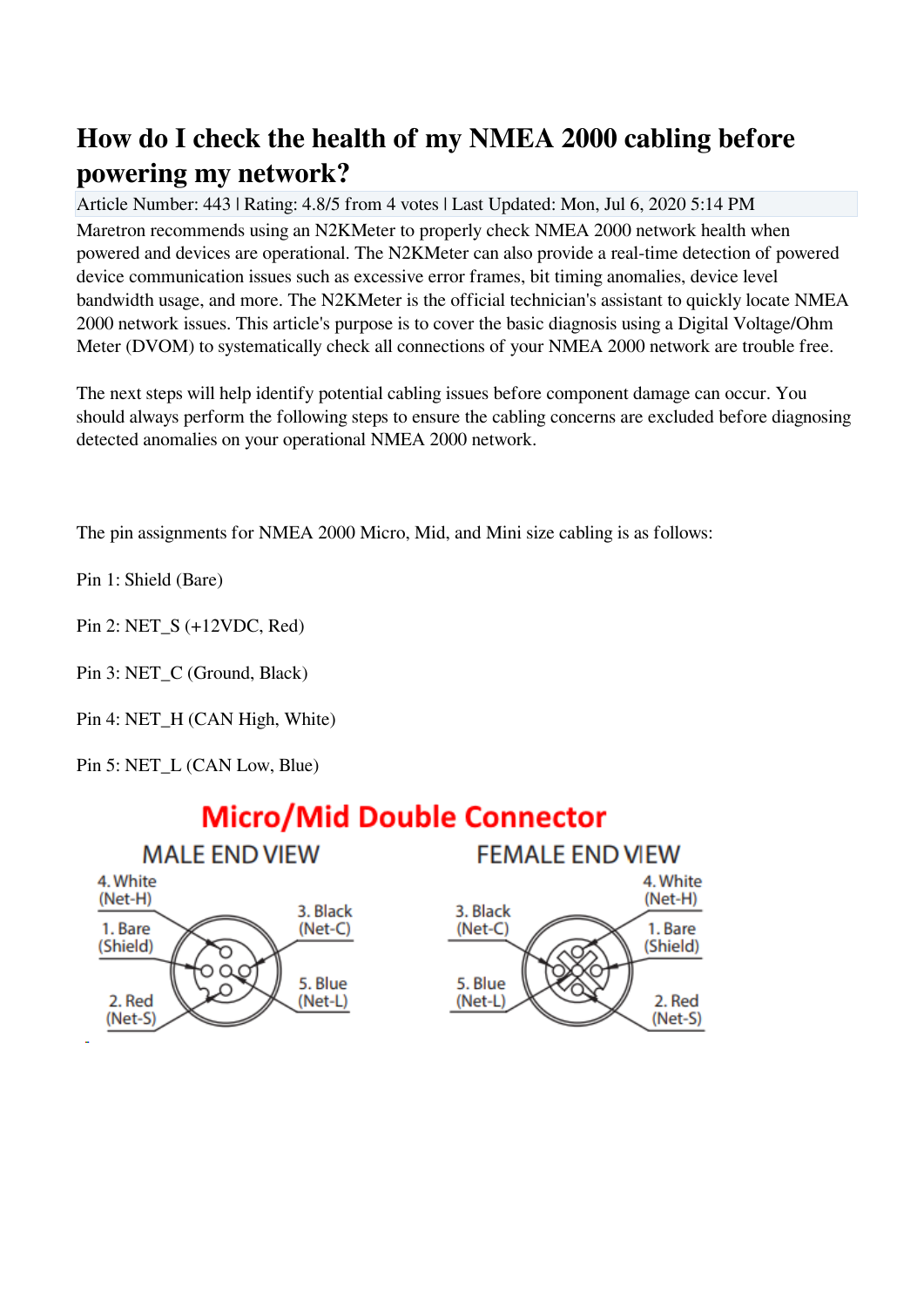## **MALE END VIEW FEMALE END VIEW**  $\frac{1}{5}$ blue drain blue drain red  $\overline{2}$ 4 white red white  $18.2 = 0$ L black black  $28.3 = 0$ L  $38.4 = 0$ L  $4 & 5 = 600$  or  $1200$  $581 = 01$ **MINI Connector**  $48.1 = 0$ L

First, visually check the following items on your NMEA 2000 network:

1) All connections are properly seated and secured in the NMEA 2000 network.

2) The NMEA 2000 network has a fused link connected to the Power Tap tee

3) (If you're using a Micro/Mid yellow power tap, verify that the +12VDC connection is the brown and white wires, and the blue, gray, and black wires are all connected to DC- or your DC Ground).

4) Verify the NMEA 2000 network has two terminating 120Ω resistors connected on opposite ends of the entire network.

The next few steps will require the use of a Digital Volt/Ohm Multi-Meter (DVOM).

Turn off the NMEA 2000 network power, remove the two terminating resistors (120Ω)

1) Proceed to measure each wire combinations (white/red, white/blue, blue/red, etc.) and verify that no shorted wires readings show on the DVOM.

When the two network termination resistors are removed, and the power tap is connected. The DC negative and the bare shield wire will show a resistive value on the DVOM. If you see any resistive values or cable shorts the cabling requires further diagnosis. Do not proceed until the resistive short are removed from your cabling system.

Note: Technicians generally use Maretron's Field attachable connector (FA-CM-ST) to find wiring issues in NMEA 2000 systems, image shown in Figure 1.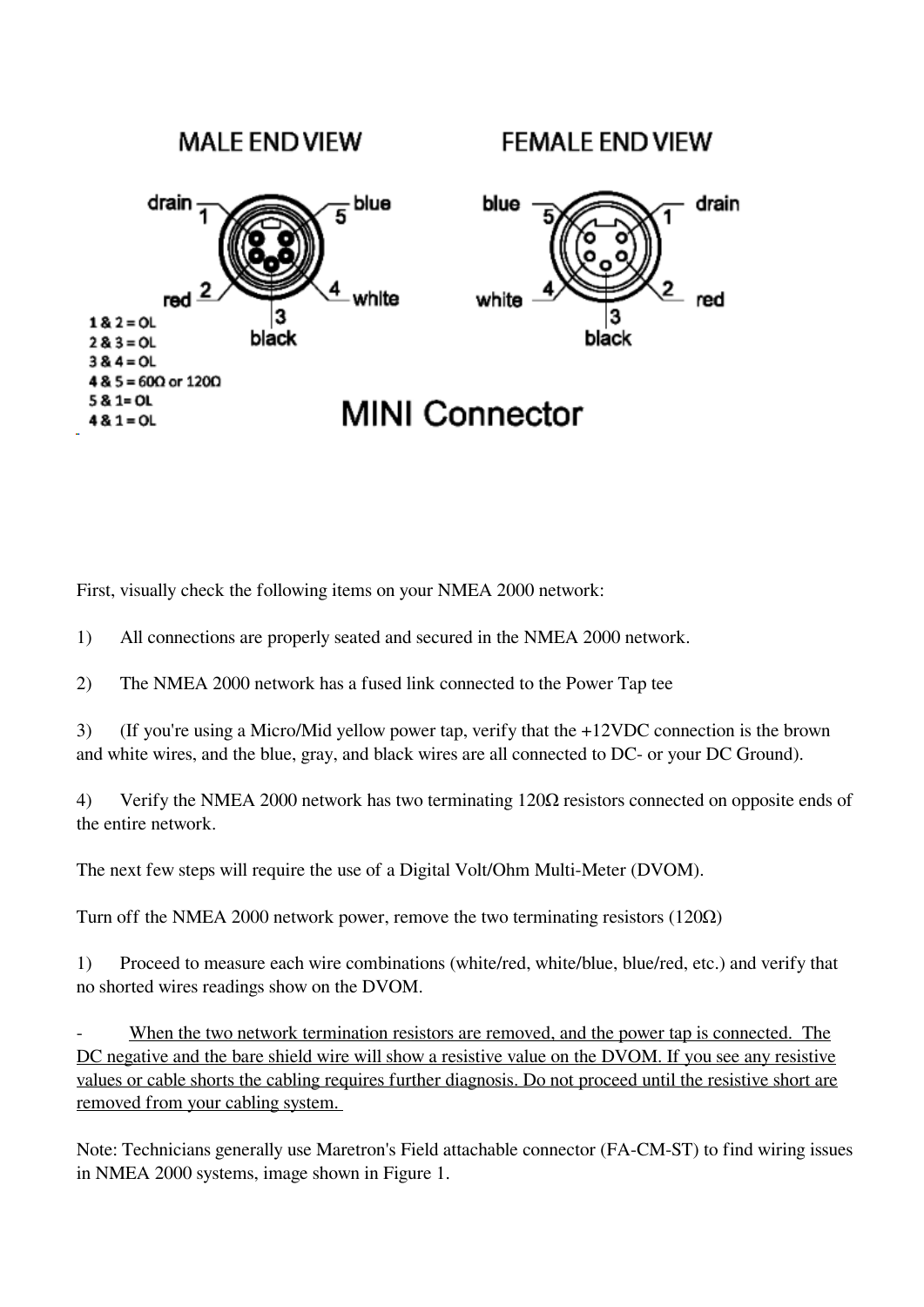

2) Attach the termination resistors and connect the unpowered power tap to the NMEA 2000 network.

3) Turn on your systems DC power supply. Change the DVOM dial to VDC. Connect DVOM probes to pins 2 (Red wire) and 3 (Black wire) to confirm 12VDC shows. Move to various locations of your NMEA 2000 network to test that network power is consistently 12-13.5 VDC.

4) Turn off the NMEA 2000 network. Remember to keep all devices disconnected. Now take a measurement for resistance turn your DVOM dial to  $\Omega$  setting. Start to verify the following resistance measurements:  $0\Omega$  between pins 1 (Bare) and 3 (Black) of all NMEA 2000 drop connectors (This verifies that the shield is connected to ground). illustrated in Figure 2:



Note: The shield should be grounded at single location of the NMEA 2000 network.

5) Disconnect the power tap connection therefore splitting the network into two halves. Measure the resistance between pins 1 (Bare) and 3 (Black) of a network connector. This measurement should be a very high resistance (OPEN). Reconnect the shield after this measurement is made.

6) Reconnect the Power tap and next measure about  $60\Omega$  between pins 4 (White wire) and 5 (Blue wire) of all drop connectors (This action verifies that both terminators properly to the NMEA 2000 network. If your measurement is 120 ohms, then only one terminator is connected. If you measure a very high resistance, then no terminator is connected. The two terminators connected measurement is shown in Figure 3: